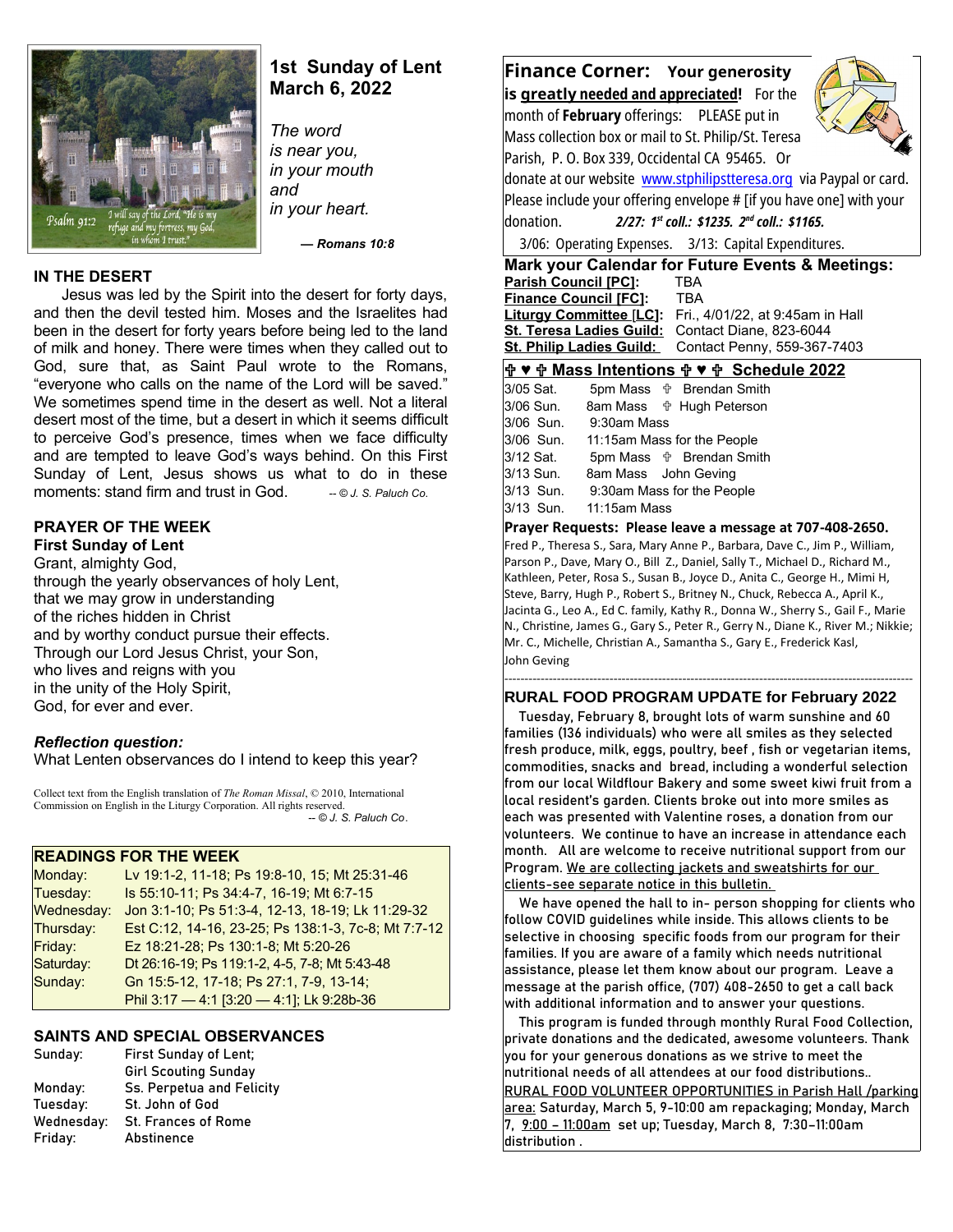

Detail of *The Road to Emmaus* by Robert Zünd (Source: [Wikimedia Commons\)](https://commons.wikimedia.org/wiki/File:Z%C3%BCnd_Gang_nach_Emmaus_1877.jpg)

# An ecumenical panel on synodality

#### **by [Sr. Donna Geernaert, SC](https://slmedia.org/blog/an-ecumenical-panel-on-synodality-one-body)**

A recent blog by Nick Jesson identifies ["six signs of an ecumenical](https://slmedia.org/blog/six-signs-of-an-ecumenical-springtime-one-body)  [springtime"](https://slmedia.org/blog/six-signs-of-an-ecumenical-springtime-one-body) as a cause for renewed hope in the search for Christian unity. Not mentioned by Nick but perhaps a seventh sign of an ecumenical springtime is a growing appreciation for Saint John Paul II's reference to dialogue as an ecumenical gift exchange. Pope Francis offers clear encouragement: "If we really believe in the abundantly free working of Holy Spirit, we can learn so much from one another!" (*[Evangelii Gaudium](https://www.vatican.va/content/francesco/en/apost_exhortations/documents/papa-francesco_esortazione-ap_20131124_evangelii-gaudium.html)* 246). With this in mind, the Catholic Ecumenical Officers of Western Canada saw Pope Francis' invitation to the whole church, Catholic and ecumenical, to reflect together on synodality as an invitation to host an ecumenical panel on the topic.

On February 15, Archbishop Linda Nicholls (Primate, Anglican Church of Canada), Dr. Irma Fast Dueck (Professor, Mennonite Church Canada), Fr. Geoffrey Ready (Professor, Orthodox Church of America), and Rev. Stephen Kendall (Principal Clerk, Presbyterian Church in Canada) were invited to share their thoughts on how synodality is experienced in the life and mission of each of their churches. With apologies to the panellists, the limited space of this blog allows for only highlights from four very rich presentations.

*Canadian Anglicans* are familiar with the experience of synodality as each diocese is overseen by a "bishop-in-synod" model of governance familiar within the wider Anglican tradition. This model means that the diocesan bishop exercises his or her authority with the advice and consent of the clergy and laity of the diocese. It recognizes that the Holy Spirit is given to all the baptized who all share responsibility for the life of the church. All are called to seek the mind of Christ, to balance individual conscience with the good of the whole. Dioceses are organized regionally in four provinces, which in turn are joined nationally in the General Synod of the Anglican Church of Canada. Each of these structures meets periodically in synod for discussion, worship, and decision-making. Voting takes place by "houses" or "orders" (i.e., laity, clergy, bishops) with different kinds of legislation requiring different thresholds of support for approval. Episcopal concurrence is needed before any legislative change can be enacted. Reflecting on the Anglican experience of synodality, Archbishop Nicholls identified gifts as well as challenges. Among the gifts, a key strength is the fact that all voices are represented. There is an equal opportunity for all to be heard, a balance of clergy and laity where each "house" is called upon to discern individually. All meet as one body, and relationship building is essential to discernment. Yet synodical structures assume a strong formation for all, and this can be a challenge as laity may be tempted to defer to clergy. Another challenge lies in the possible domination of juridical procedures and parliamentary debate, which may well impede careful discernment of current issues. In this context, the emergence of an Indigenous Anglican Church offers new opportunities to reflect on synodality for the benefit of the whole church.

For *Canadian Mennonites*, the primary manifestation of the church is the local congregation and the various groupings of congregations united in the Conference of Mennonites in Canada. As they share an Anabaptist heritage and a congregationalist polity, the topic of synodality is not widely discussed among their members. The autonomy of each individual congregation is strongly affirmed, and the Conference has no authority to interfere in the internal matters of a congregation unless called to do so. It is not a legislative but an advisory body, promoting unity in love, faith, and hope and in common work in the kingdom of God.

Dr. Fast Dueck sees herself as a practical theologian. In fact, she maintains, true theology must be practical. It is essential to pay attention to the embodied life of the church, to orient the church to the confusing body that it is. We need to reflect on how bridges will be built between theology and the life of the Christian community. How we live as communities will inform our understanding and practice of synodality. The Mennonite church is a peace church, called to witness to the transforming power of God's Kingdom of peace, justice, and reconciliation. This commitment to Jesus' way of peace will determine how we shape our common life. The church seeks social healing, restorative justice, and healing of memories. Without attention to past brokenness, it will not be possible to move beyond the isolation of the past and take concrete steps toward new relations. Healing of memories is integral to how synodality will be lived in our churches.

Among the *Orthodox Churches*, synodality is a familiar concept, central to maintaining the church in apostolic fidelity since the first millennium. It has, therefore, been an important topic in the international Orthodox–Roman Catholic dialogue, which in 2016 issued its statement *[Synodality and](http://www.christianunity.va/content/unitacristiani/en/dialoghi/sezione-orientale/chiese-ortodosse-di-tradizione-bizantina/commissione-mista-internazionale-per-il-dialogo-teologico-tra-la/documenti-di-dialogo/testo-in-inglese1.html)*  **Primacy during the First Millennium: Towards a Common Understanding in** *[Service to the Unity of the Church](http://www.christianunity.va/content/unitacristiani/en/dialoghi/sezione-orientale/chiese-ortodosse-di-tradizione-bizantina/commissione-mista-internazionale-per-il-dialogo-teologico-tra-la/documenti-di-dialogo/testo-in-inglese1.html)*. And, for Pope Francis, this Orthodox experience of synodality is a good example of a potential ecumenical gift exchange.

Father Ready began his presentation by stating his basic agreement with the International Theological Commission's text *[Synodality in the Life and](https://www.vatican.va/roman_curia/congregations/cfaith/cti_documents/rc_cti_20180302_sinodalita_en.html)  [Mission of the Church](https://www.vatican.va/roman_curia/congregations/cfaith/cti_documents/rc_cti_20180302_sinodalita_en.html)*. It speaks well of the Orthodox concept of synodality, showing the effect of the past century of dialogue on the topic. Further insight into the meaning of synodality, he suggests, may be found in the concept of *sobornost* as developed in the thought of Aleksey Khomyakov. The Slavonic equivalent of "catholicity" in the Nicene Creed, the term can be roughly translated as togetherness, a unity in multiplicity where all differences disappear. Viewed from within, the Church reflects the life of the Holy Trinity. It is an organic unity in love and freedom; it is not an institution and not an authority. Every member is part, and organic unity is maintained in spite of external conflict.

While *Canadian Presbyterians* are not familiar with the term "synodality", they do make use of the term "synod" in relation to their church's organizational structure. Rooted in the Reform tradition and the theology of John Calvin, Presbyterian church structure is based on elders, i.e., presbyters. Equal numbers of teaching elders (clergy) and ruling elders (laity) share in the care and oversight of the ministry at each of the four levels or "courts" of the church. This ensures that the full spectrum of voices is heard and enhances the possibility of all members of the church staying together on the journey

According to Rev. Kendall, Presbyterians specialize in committees. When faced with a difficult decision such as the ordination of women in the mid-20th century or current questions about sexual orientation, the tendency is to form a committee. In forming such committees, attention is given to providing for a variety of views from lay and ordained as well supporters and those who oppose the position. Committees may study a question for a number of years, reporting annually to the General Assembly until a decision can be made. The making of a formal decision does not, however, conclude the matter as the question will be returned to committee for further study. The process may appear meticulous but clearly gives priority to the importance of building consensus and journeying together.

This brief review of how synodality is lived in Anglican, Mennonite, Orthodox, and Presbyterian churches demonstrates not only the distinctiveness of each of the approaches taken but also the commitment that each places on fidelity to discerning the Gospel in today's world. Synodality in action is not just about making decisions as a church. It's also about the cumbersome, often messy, consultative process of seeking to reconcile divergent views and deeply held convictions in living faith communities. All our churches are facing challenges, and all have much to learn from one another.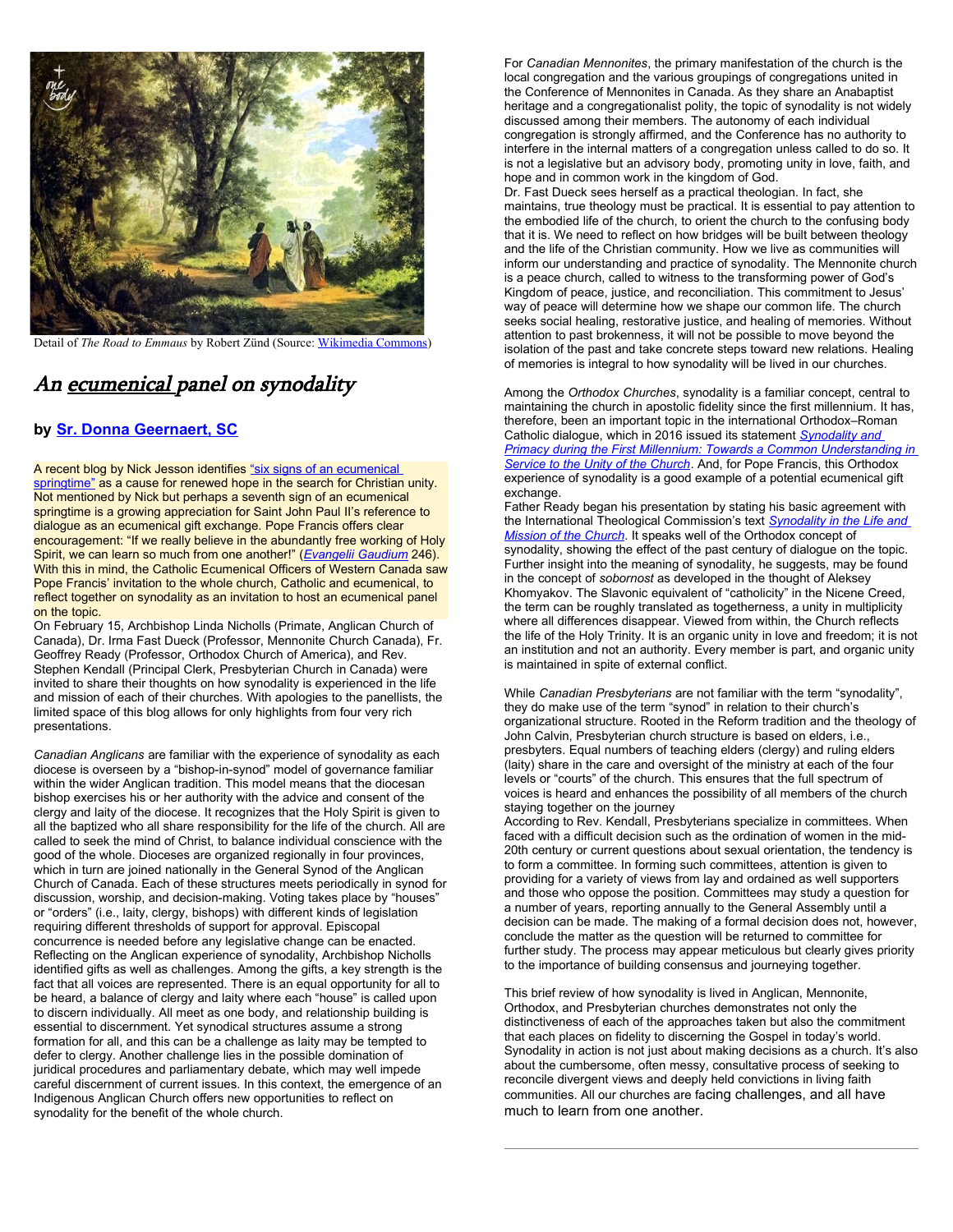

**Diocese of Santa Rosa** *REVISED*  **2022 Lenten Regulations**

*"*The Lenten Season has a double character, namely to prepare both catechumens and faithful to celebrate the paschal mystery. The **catechumens**, both with the Rite of Election and Scrutinies,

and by catechesis, are prepared for the celebration of the sacraments of Christian initiation; the **faithful**, ever more attentive to the Word of God and prayer, prepare themselves by penance for the renewal of their baptismal promises. " (*From:* The Order of Prayer in the Liturgy of the Hours and the Celebration of the Eucharist)

## **The current discipline is as follows**:

- Ash Wednesday and Good Friday are days of *fast* and *abstinence*, that is, limited to a single, full meal and abstinence from meat.
- The other Fridays of Lent are days of *abstinence* from meat.
- The law of *fasting* permits only one full meal a day, but it does allow the taking of some food in the morning and a second light meal at noon or in the evening, as you prefer. Persons who have completed their eighteenth year to the beginning of their sixtieth (60) year are obligated to fast.
- The law of *abstinence* from meat applies to all persons who have completed their *fourteenth* year of age.

However, it is highly recommended that children from ages *seven* to *fourteen* years also follow the law of **abstinence**. All Catholics are encouraged to receive Holy Eucharist frequently during Lent and to receive the Sacrament of Penance so that all may be prepared to celebrate more fully the paschal mystery. Those who have received their first Holy Communion are to receive Holy Communion during the Easter season.

- The determination of these days of obligatory penance, as listed above, should not be understood as limiting the occasions for Christian penance. This penance is to help us see and shorten the distance between our present lives and the life God wants for each of us. "Penance should not be only internal and individual but external and social." (Constitution on the Sacred Liturgy #110)
- *Marriages* may be celebrated with Mass and the nuptial blessing should always be given. It is, however, contrary to the spirit of penance during Lent to plan an elaborate wedding with lavish decorations.

*Confirmation at the Easter Vigil***:** Canon Law grants to pastors and parochial vicars the faculty to administer the Sacrament of Confirmation, within their proper parish, to any adult or child over the age of seven years on the occasion of his/her baptism or received into full communion with the Church.



*by [Courtney Mares](https://www.catholicnewsagency.com/author/421/courtney-mares)* Rome Newsroom, Mar 2, 2022 / 09:15 am

# **Ukraine's Latin Rite Catholic bishops have asked Pope Francis to consecrate Ukraine and Russia to the Immaculate Heart of Mary.**

In a [letter](http://kmc.media/2022/03/02/yepyskopy-ukrayiny-prosyat-papu-prysvyatyty-ukrayinu-ta-rosiyu-sercyu-mariyi.html) to the pope, the Ukrainian bishops said that they were writing "in these hours of immeasurable pain and terrible ordeal for our people" in response to many requests for the consecration.

"Responding to this prayer, we humbly ask Your Holiness to publicly perform the act of consecration to the Immaculate Heart of Mary of Ukraine and Russia, as requested by the Blessed Virgin in Fatima," said the letter, published on the bishops' website on Ash Wednesday, March 2.

"May the Mother of God, Queen of Peace, accept our prayer: Regina pacis, ora pro nobis."

Their request came as Russian forces moved to encircle the Ukrainian capital Kyiv, where multiple blasts were reported early Wednesday morning, and troops laid siege to Kharkiv, Ukraine's second-largest city.

More than 453,000 people have fled to Poland in the past six days, according to the Polish Border Guard agency. On March 1 alone, 98,000 people crossed the border into Poland.

The Ukrainian bishops have also posted on their website an [updated Ukrainian text](http://kmc.media/2022/02/25/yepyskopat-ukrayiny-oprylyudnyv-onovlenyy-tekst-aktu-prysvyachennya-sercyu-mariyi.html) of an act of consecration of Ukraine to the Immaculate Heart of Mary, asking that it be recited privately and after each Mass.

About 1% of the Ukrainian population are Latin Rite Catholics. They are concentrated in the west of the country, with six dioceses suffragan to the **Archdiocese of Lviv of the Latins**.